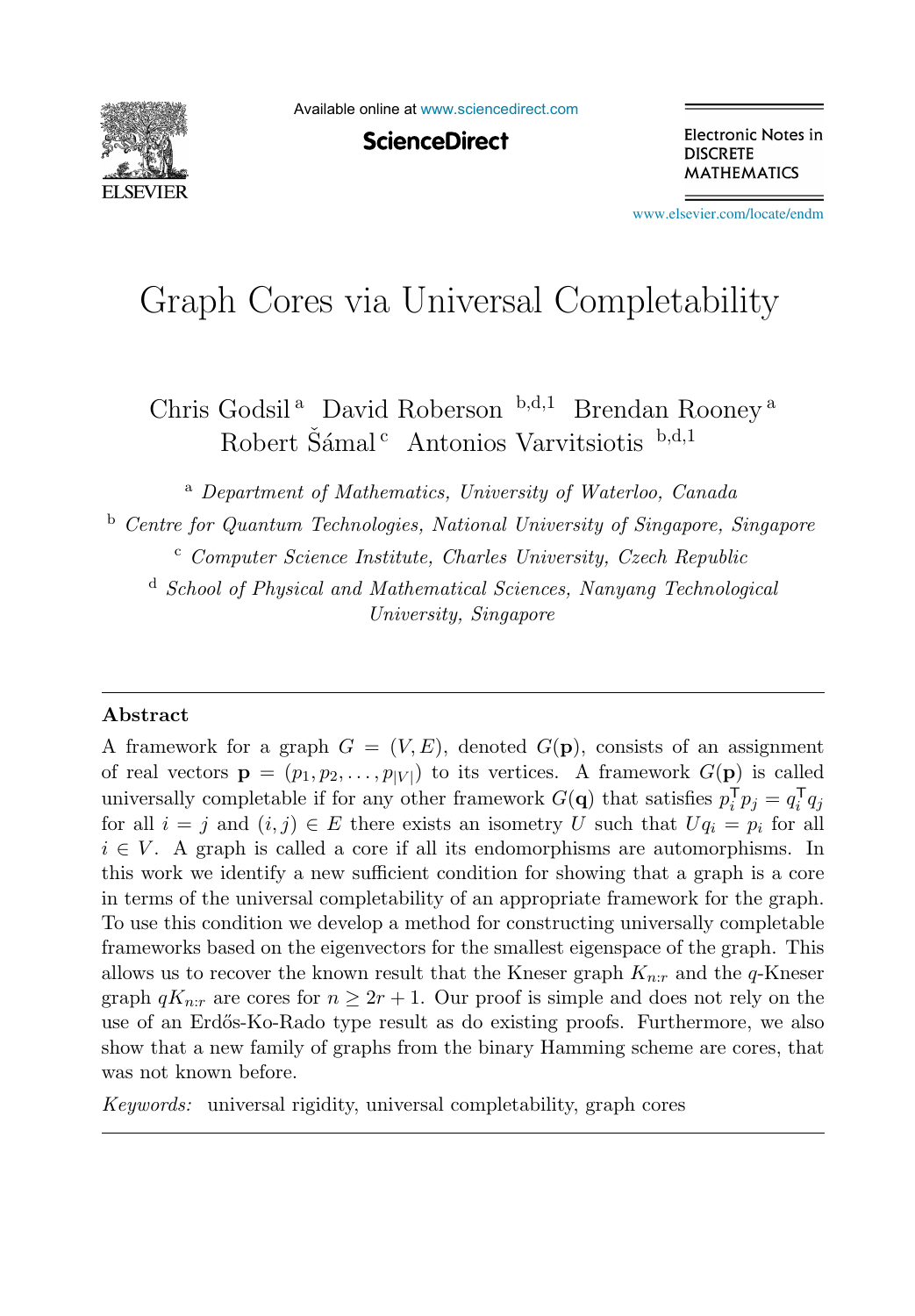# **1 Introduction**

Throughout we denote  $[n] = \{1, \ldots, n\}$ . A matrix X is called positive semidefinite, denoted  $X \succeq 0$ , if all its eigenvalues are nonnegative. A *framework* for a graph  $G = ([n], E)$  consists of an assignment of real vectors  $\mathbf{p} = (p_1, p_2, \ldots, p_n)$ to the vertices of G; We denote this by  $G(\mathbf{p})$ . Given a framework  $G(\mathbf{p})$  define  $\mathcal{C}_{\mathbf{p}}(G)$  to be the set of all *n*-by-*n* positive semidefinite matrices that satisfy  $\tilde{X}_{ij} = p_i^{\mathsf{T}} p_j$  for all  $i = j$  and  $(i, j) \in E$ . The *Gram matrix* of the vectors  $p_1,\ldots,p_n$ , denoted  $Gram(p_1,\ldots,p_n)$ , is the *n*-by-*n* matrix whose ij entry is given by  $p_i^{\mathsf{T}} p_j$  for all  $i, j \in [n]$ . A framework  $G(\mathbf{p})$  is called *universally com*pletable if  $\text{Gram}(p_1,\ldots,p_n)$  is the unique element in the set  $\mathcal{C}_{\mathbf{p}}(G)$ .

The notion of universally completability was introduced and studied in [\[4\]](#page-7-0) due to its relevance to the psd matrix completion problem: Given a graph  $G = (V = [n], E)$  and a vector  $a \in \mathbb{R}^{E \cup V}$  indexed by the nodes and the edges of G, decide whether there exists a real symmetric  $n \times n$  matrix X satisfying

 $X_{ij} = a_{ij}$  for all  $\{i, j\} \in V \cup E$ , and X is positive semidefinite. (1)

Universally completable frameworks provide a systematic method for constructing partial psd matrices that they admit a unique completion to a fully specified psd matrix. Such partial matrices have been a crucial ingredient for the study of two minor-monotone graph parameters considered in  $[5,2]$ , defined in terms of ranks of psd matrix completions of G-partial matrices.

As noted in [\[4\]](#page-7-0) the notion of universal completability is closely related to the well-studied notion of universal rigidity. Recall that a framework  $G(\mathbf{p})$  is called *universally rigid* if for any other framework  $G(q)$  satisfying  $||q_i - q_j||_2 =$  $||p_i - p_j||_2$  for all  $(i, j) \in E$  then  $||p_i - p_j||_2 = ||q_i - q_j||_2$  for all  $i, j \in [n]$ . Geometrically this means that  $G(\mathbf{p})$  can be obtained by  $G(\mathbf{q})$  by a rigid motion of the Euclidean space.

To any framework G(**p**) we associate the extended framework, denoted  $(\nabla G, \hat{\mathbf{p}})$ , where  $\nabla G$  is the graph obtained from G by adding an apex node (labeled 0) and  $\hat{p}_0 = 0$  and  $\hat{p}_i = p_i$  for all  $i \in [n]$ . It was shown in [\[4\]](#page-7-0) that  $G(\mathbf{p})$  is universally completable if and only if  $(\nabla G, \hat{\mathbf{p}})$  is universally rigid. Nevertheless, it is not known whether this equivalence extends to the more general setting of tensegrity frameworks.

One of the main results in [\[4\]](#page-7-0) is a sufficient condition for showing that a framework  $G(\mathbf{p})$  is universally completable. In the special case of bar frame-

<sup>1</sup> Supported in part by the Singapore National Research Foundation under NRF RF Award No. NRF-NRFF2013-13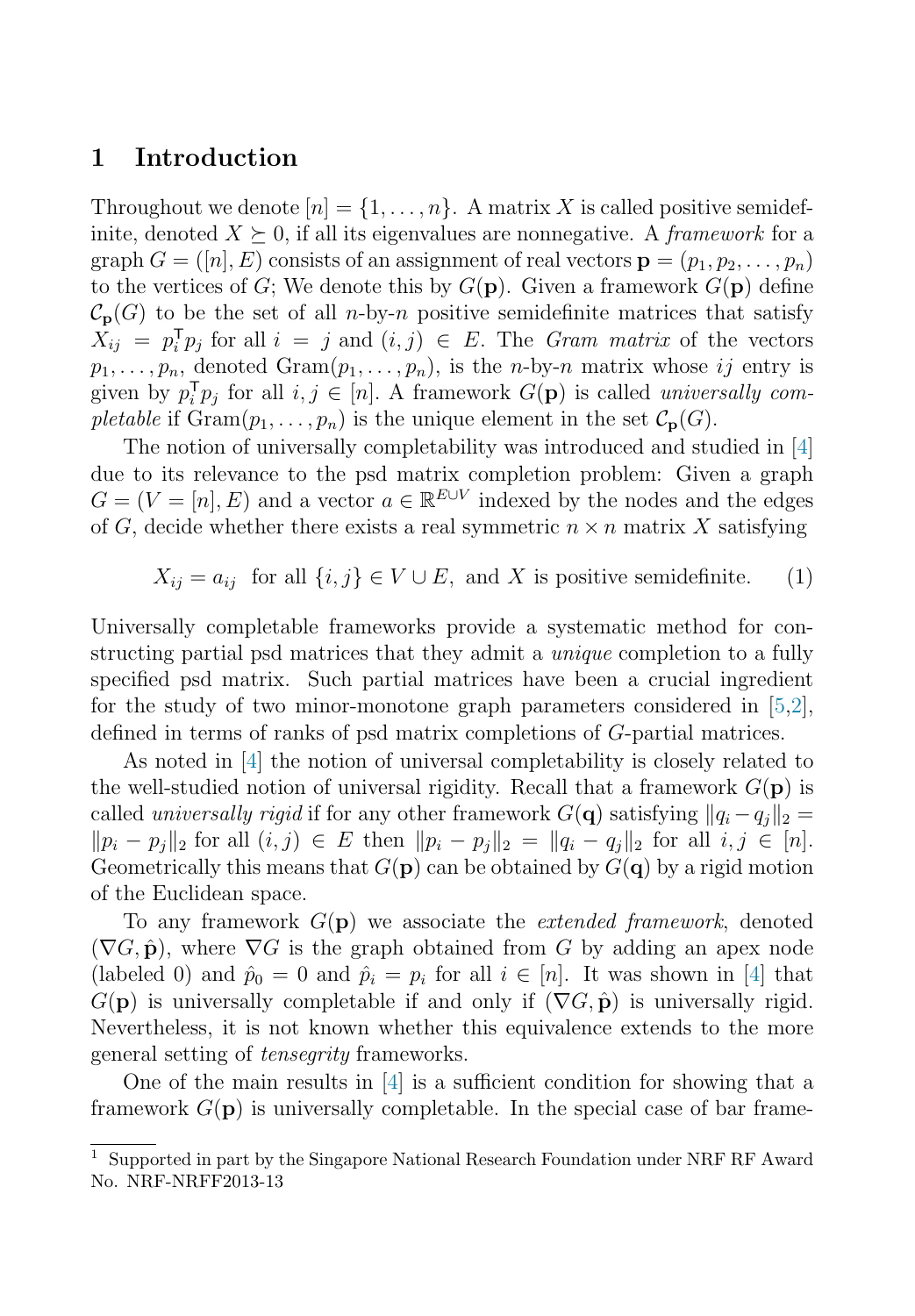<span id="page-2-0"></span>works (which we are concerned with in this paper), this turns out to be equivalent with Connelly's sufficient condition for universal rigidity [\[1\]](#page-7-0).

**Theorem 1.1** Consider a graph  $G = ([n], E)$  and a framework  $G(\mathbf{p})$  in  $\mathbb{R}^d$ such that  $p_1, \ldots, p_n$  span  $\mathbb{R}^d$ . Assume there exists  $Z \in \mathcal{S}^n$  satisfying:

- (i)  $Z$  is positive semidefinite;
- (ii)  $Z_{ii} = 0$  whenever  $(i, j) \notin E$ ;
- (iii)  $\sum_{j \in [n]} Z_{ij} p_j = 0$  for all  $i \in [n]$ ;
- $(iv)$  Z has corank d;
- (v) For any  $d \times d$  symmetric matrix R,

$$
p_i^{\mathsf{T}} R p_j = 0 \text{ for } i = j \text{ and } (i, j) \in E \Longrightarrow R = 0. \tag{2}
$$

Then the framework  $G(\mathbf{p})$  is universally completable.

A graph homomorphism is an adjacency preserving map from the vertex set of one graph to that of another. In other words, if  $G$  and  $H$  are graphs and  $\varphi$  is a function from  $V(G)$  to  $V(H)$ , then  $\varphi$  is a homomorphism if  $\varphi(u) \sim \varphi(v)$ in H whenever  $u \sim v$  in G.

An important notion in the theory of graph homomorphisms is that of a *core*. A graph  $G$  is a core if every homomorphism from  $G$  to itself is an automorphism of G. A homomorphism from a graph to itself is referred to as an endomorphism, and an equivalent definition of a core is a graph which admits no endomorphism to a proper subgraph. For every graph  $G$  there exists a unique core  $G^{\bullet}$  such that G admits homomorphisms both to and from  $G^{\bullet}$ , and  $G^{\bullet}$  is called the core of G.

For a graph G, the *neighbourhood* of a vertex u, denoted  $N_G(u)$ , is the set of vertices in  $G$  adjacent to  $u$ . A homomorphism from a graph  $G$  to a graph H is said to be locally injective if it acts injectively on  $N_G(u)$  for all  $u \in V(G)$ . Since homomorphisms preserve adjacency, we can equivalently say that a homomorphism  $\varphi$  is locally injective if and only if  $\varphi(u) \neq \varphi(v)$ whenever  $u$  and  $v$  are at distance two.

For connected graphs, locally injective endomorphisms are always automorphisms:

**Theorem 1.2** [\[6\]](#page-7-0) If G is connected then every locally injective endomorphism of G is an automorphism.

From the above theorem we immediately get: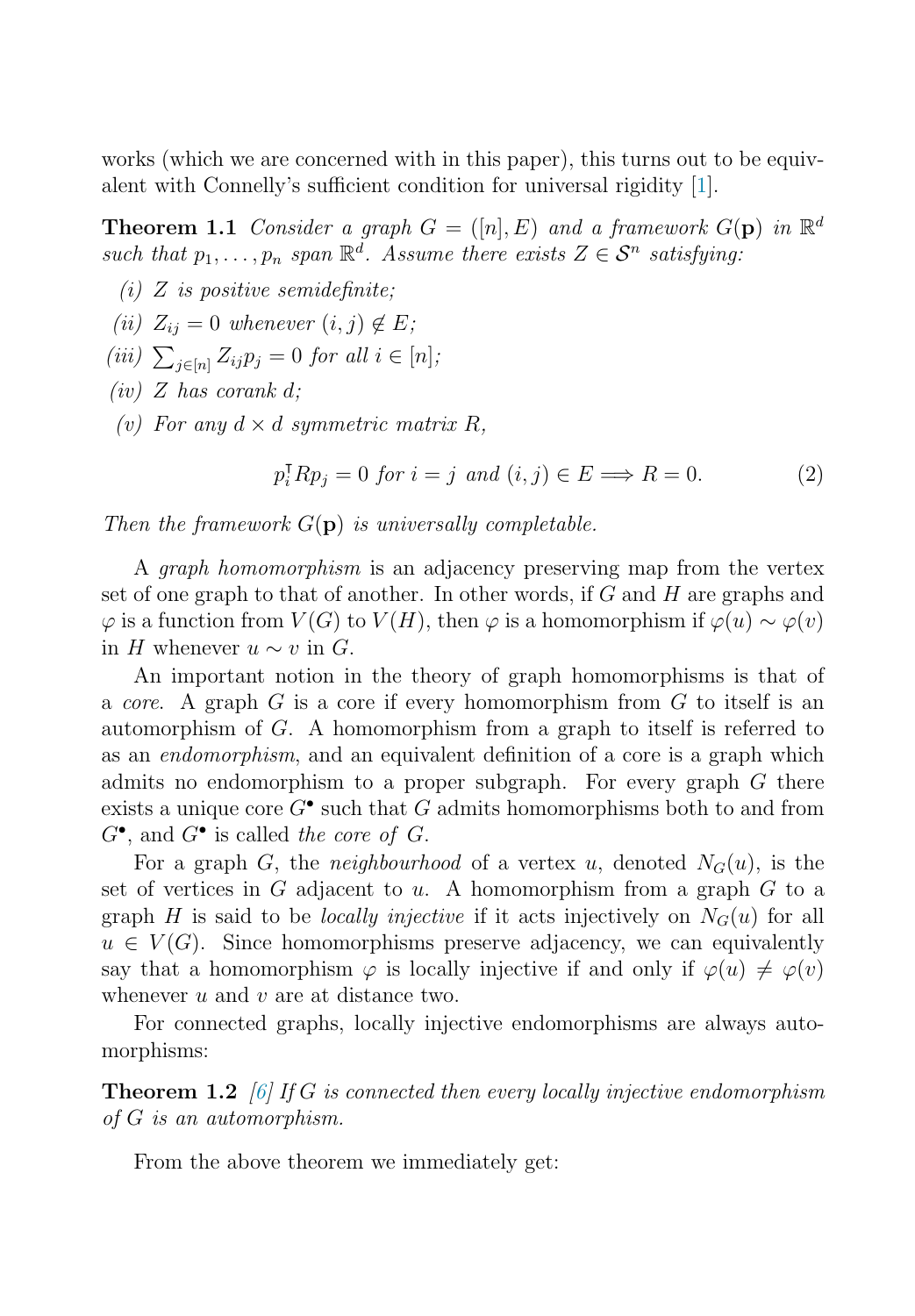<span id="page-3-0"></span>**Corollary 1.3** A connected graph G is a core if and only if all of its endomorphisms are locally injective.

This work builds on the following theorem which establishes an unexpected relationship between universal completability and graph cores.

**Theorem 1.4** Consider a graph  $G = ([n], E)$  and suppose there exists a universally completable framework  $G(\mathbf{p})$  with the following properties: (i)  $p_i \neq p_j$ whenever  $d(i, j) = 2$  (ii)  $\langle p_i, p_i \rangle$  is constant for all  $i \in [n]$  and (iii)  $\langle p_i, p_j \rangle$  is constant for all  $(i, j) \in E$ . Then G is a core.

The proof of Theorem 1.4 is omitted due to space limitations.

Our main objective in this work is to apply the sufficient condition given in Theorem 1.4 to show that certain families of graphs are cores. To achieve this we need a systematic way to generate universally completable frameworks. These frameworks should additionally satisfy conditions  $(i) - (iii)$  of Theorem 1.4 but this is an additionally difficulty we address later.

### 1.1 Least Eigenvalue Frameworks

We now give a method to construct universally completable frameworks that uses the eigenvectors that correspond to the minimum eigenvalue of the adjacency matrix of the graph.

**Definition 1.5** Consider a graph G, let A be its adjacency matrix and suppose it has minimum eigenvalue  $\tau$  of multiplicity m. Let  $u_1, \ldots, u_m$  be an orthonormal basis of the  $\tau$ -eigenspace and let P be the  $n \times m$  matrix whose columns are the  $u_i$ 's. For  $i \in [n]$  let  $p_i \in \mathbb{R}^m$ , be the rows of P. We call  $G(\mathbf{p})$ a least eigenvalue framework for G.

As we now show least eigenvalue frameworks are good candidates for being universally completable. This is essentially because the matrix  $Z = A - \tau I$ satisfies assumptions  $(i) - (iv)$  of Theorem [1.1.](#page-2-0)

**Theorem 1.6** Let  $G(\mathbf{p})$  be a least eigenvalue framework for G. Then  $G(\mathbf{p})$ is universally completable if and only if it satisfies:  $p_i^{\dagger} R p_j = 0$  for all  $i =$ j and  $i \sim j$  implies that  $R = 0$ .

**Proof.** We only prove sufficiency. Suppose that no such nonzero matrix R exists. Let A be the adjacency matrix of G and let  $\tau$  be its least eigenvalue. We apply Theorem [1.1](#page-2-0) with  $Z = A - \tau I$ . Clearly,  $A - \tau I \succeq 0$  and so condition  $(i)$  holds. Trivially condition  $(ii)$  also holds. Condition  $(iii)$  can be rewritten as  $ZP = 0$  where P is the matrix whose rows are the  $p_i$ . But by the definition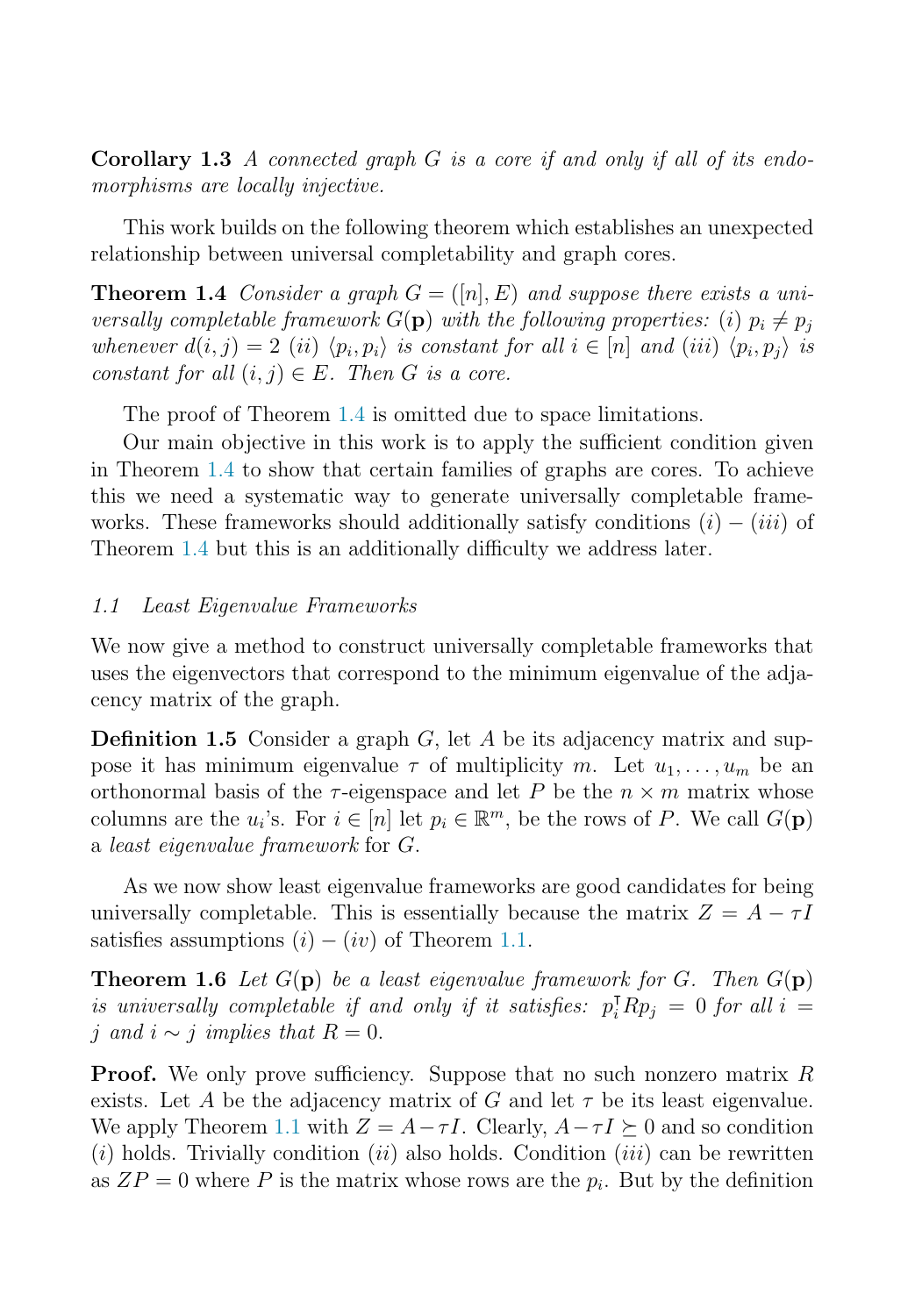<span id="page-4-0"></span>of least eigenvalue framework the columns of  $P$  are  $\tau$ -eigenvectors of  $A$  and therefore  $(A - \tau I)P = 0$ . For condition (iv), note that the corank of  $A - \tau I$  is equal to the dimension of the  $\tau$  eigenspace of A, which is exactly the dimension the  $p_i$  live in and span. For  $Z = A - \tau I$ , condition (v) is exactly the implication in the theorem statement that we assumed was true. By Theorem [1.1](#page-2-0)  $G(\mathbf{p})$ is universally completable.  $\Box$ 

### 1.2 1-Walk-Regular Graphs

Having determined a way to generate universally completable frameworks (cf. Theorem [1.6\)](#page-3-0) our next goal is to identify graph classes with sufficient regularity so as to guarantee that their least eigenvalue frameworks satisfy conditions  $(i) - (iii)$  of Theorem [1.4.](#page-3-0) In this section we focus on the class of 1-walkregular graphs: A graph with adjacency matrix  $A$  is called 1-walk-regular if there exist  $a_k, b_k \in \mathbb{N}$  for all  $k \in \mathbb{N}$  such that  $A^k \circ I = a_k I$  and  $A^k \circ A = b_k A$ . Here we use ∘ to denote the Schur matrix product.

Note that any 1-walk-regular graph is  $a_2$  regular. Also, any graph which is vertex- and edge-transitive is easily seen to be 1-walk-regular. Other classes of 1-walk-regular graphs include distance regular graphs and, more generally, graphs which are a single class in an association scheme. We now show that least eigenvalue frameworks of 1-walk-regular graphs satisfy assumptions (ii) and *(iii)* of Theorem [1.4.](#page-3-0)

**Theorem 1.7** Let  $G = (n, E)$  be 1-walk-regular with minimum eigenvalue  $\tau$  of multiplicity m. For any least eigenvalue framework  $G(\mathbf{p})$  we have that  $\langle p_i, p_i \rangle = \frac{\overline{m}}{n}$  for  $i \in [n]$  and  $\langle p_i, p_j \rangle = \frac{\overline{r}m}{n a_2}$  for  $(i, j) \in E$ .

**Proof.** Let  $E_{\tau}$  be the orthogonal projector onto the  $\tau$ -eigenspace of G. Clearly  $E_{\tau} = \text{Gram}(p_1, \ldots, p_n)$ . Since the matrix  $E_{\tau}$  is a polynomial in A, and since G is 1-walk-regular there exist numbers a and b such that  $E_{\tau} \circ I = aI$  and  $E_{\tau} \circ$  $A = bA$ . Thus  $\langle p_i, p_i \rangle = a$  for all  $i \in [n]$  and  $\langle p_i, p_j \rangle = b$  for all  $(i, j) \in E$ . Since  $E_{\tau}$  is a projector we have  $na = \text{Trace}(E_{\tau}) = \text{rank}(E_{\tau}) = m$  and thus  $a = m/n$ . Similarly using  $E_{\tau} \circ A = bA$  it follows that  $b = \frac{\tau m}{n a_2}$ .

Since  $\tau < 0$  it follows that  $\frac{\tau m}{n a_2} < 0$ . This will be important in the next section. Combining Theorem [1.6](#page-3-0) with Theorem 1.7 we obtain a sufficient condition for showing that a 1-walk-regular graph is a core.

**Theorem 1.8** Let G be 1-walk-regular and G(**p**) a least eigenvalue framework for G. Assume that  $G(\mathbf{p})$  satisfies: (i)  $p_i \neq p_j$  whenever  $d(i, j) = 2$  and (ii)  $p_i^{\dagger} R p_j = 0$  for all  $i = j$  and  $i \sim j$  implies  $R = 0$ . Then G is core.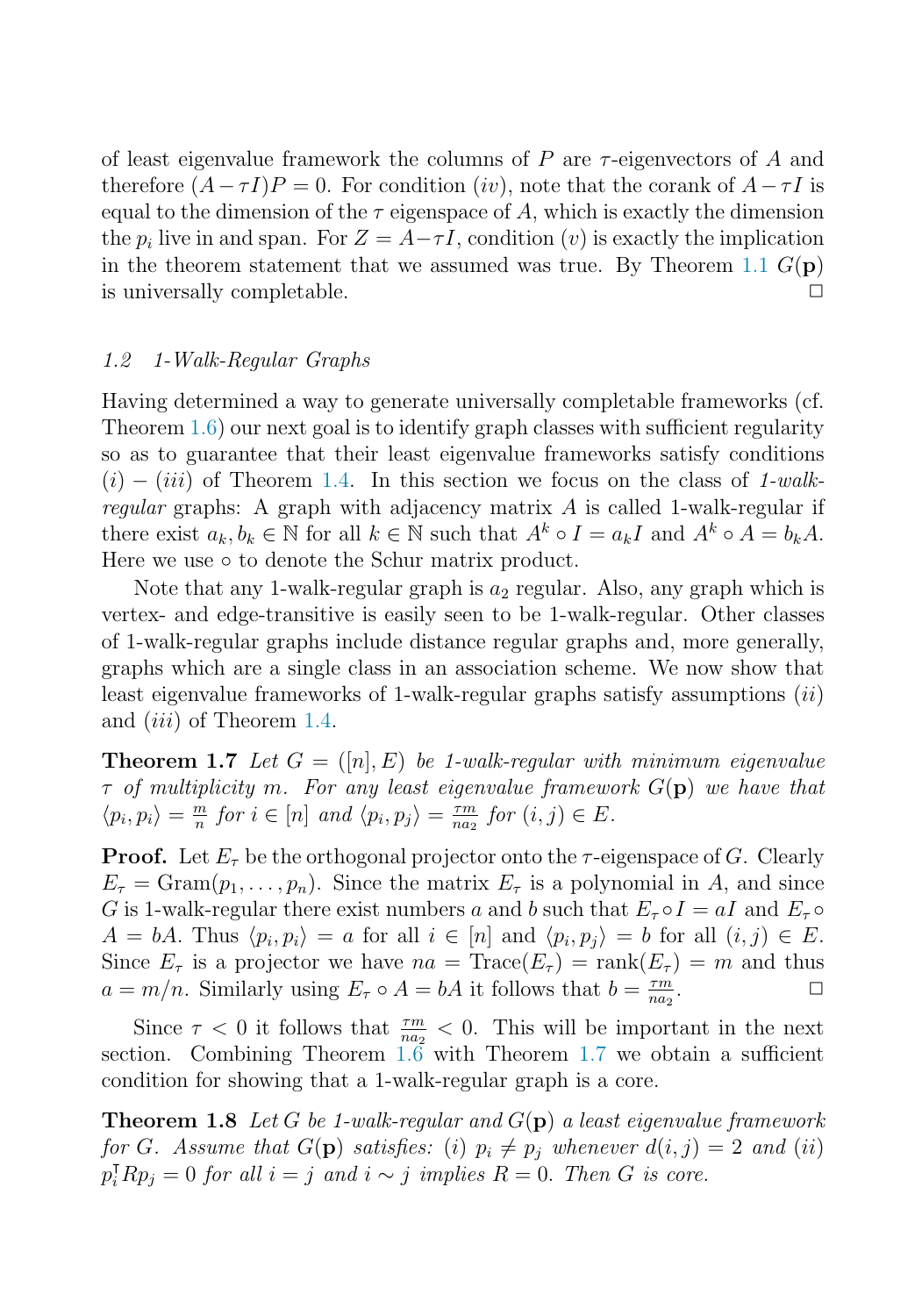# <span id="page-5-0"></span>**2 Applying the Sufficient Condition**

### 2.1 Kneser and q-Kneser graphs

The Kneser graph  $K_{n,r}$  has as vertices the r-subsets of [n]; Two vertices are adjacent if the corresponding sets are disjoint. The q-Kneser graph  $qK_{n:r}$  has the r-dimensional subspaces of the finite vector space  $\mathbb{F}_q^n$  as its vertices, and two subspaces are adjacent if they are skew, i.e. their intersection is the zero subspace. As a first application of Theorem [1.8](#page-4-0) we show that Kneser and q-Kneser graphs are cores.

### **Theorem 2.1** For  $n \geq 2r + 1$ , both  $K_{n:r}$  and  $qK_{n:r}$  are cores.

Even though this result is known, our proof method is interesting as it does not rely on the use of an Erdős-Ko-Rado type result, as do existing proofs [\[3\]](#page-7-0).

Kneser and  $q$ -Kneser graphs are easily seen to be 1-walk-regular since they are both edge and vertex transitive. By Theorem [1.8](#page-4-0) it suffices to exhibit a least eigenvalue framework that satisfies assumptions  $(i)$  and  $(ii)$ . We only sketch the proof for q-Kneser graphs, the proof for Kneser graphs being similar.

Let P be a matrix with rows indexed by the r-dimensional subspaces of  $\mathbb{F}_q^n$ (i.e. the vertices of  $qK_{n:r}$ ) and columns by the lines (1-dimensional subspaces) of  $\mathbb{F}_q^n$  defined by  $P_{S,\ell} = \alpha$  if  $\ell \subseteq S$  and  $\beta$  if  $\ell \cap S = \{0\}.$ 

Furthermore suppose that  $\alpha$  and  $\beta$  are chosen such that the row sum is zero. The precise values of  $\alpha$  and  $\beta$  are not important but one suitable choice is  $\alpha = [r]_q - [n]_q$  and  $\beta = [r]_q$ , where  $[k]_q = \frac{q^{k-1}}{q-1} = \sum_{i=0}^{k-1} q^i$  is the number of lines contained in a k-dimensional subspace of  $\mathbb{F}_q^n$ .

It is known that the columns of P span the least eigenspace of  $qK_{n:r}$ . To any vertex of  $qK_{n:r}$  we associate the S-row of P; we denote this by  $p_S \in \mathbb{R}^{[n]_q}$ . Notice that for  $S \neq T$  we have that  $p_S \neq p_T$ . Furthermore, notice that the vectors  $p_S$  do not span  $\mathbb{R}^{[n]_q}$  since they are all orthogonal to the all ones vector **1**. In fact the vectors  $p_S$  actually span  $\{1\}^{\perp}$ .

Note that to apply Theorem [1.1](#page-2-0) it is sufficient for the vectors  $p_1, \ldots, p_n$  to span a space of dimension d, not necessarily lie in  $\mathbb{R}^d$ . The theorem still holds by the same proof, however we must change R from a  $d \times d$  symmetric matrix to a symmetric linear map from  $\text{span}(\mathbf{p})$  to itself. Thus it remains to show:

**Theorem 2.2** Let  $R: \{1\}^{\perp} \to \{1\}^{\perp}$  be a linear map such that

$$
p_S^{\mathsf{T}}Rp_T = 0 \text{ for all } S, T \in V(qK_{n:r}) \text{ such that } S \sim T. \tag{3}
$$

Then  $R=0$ .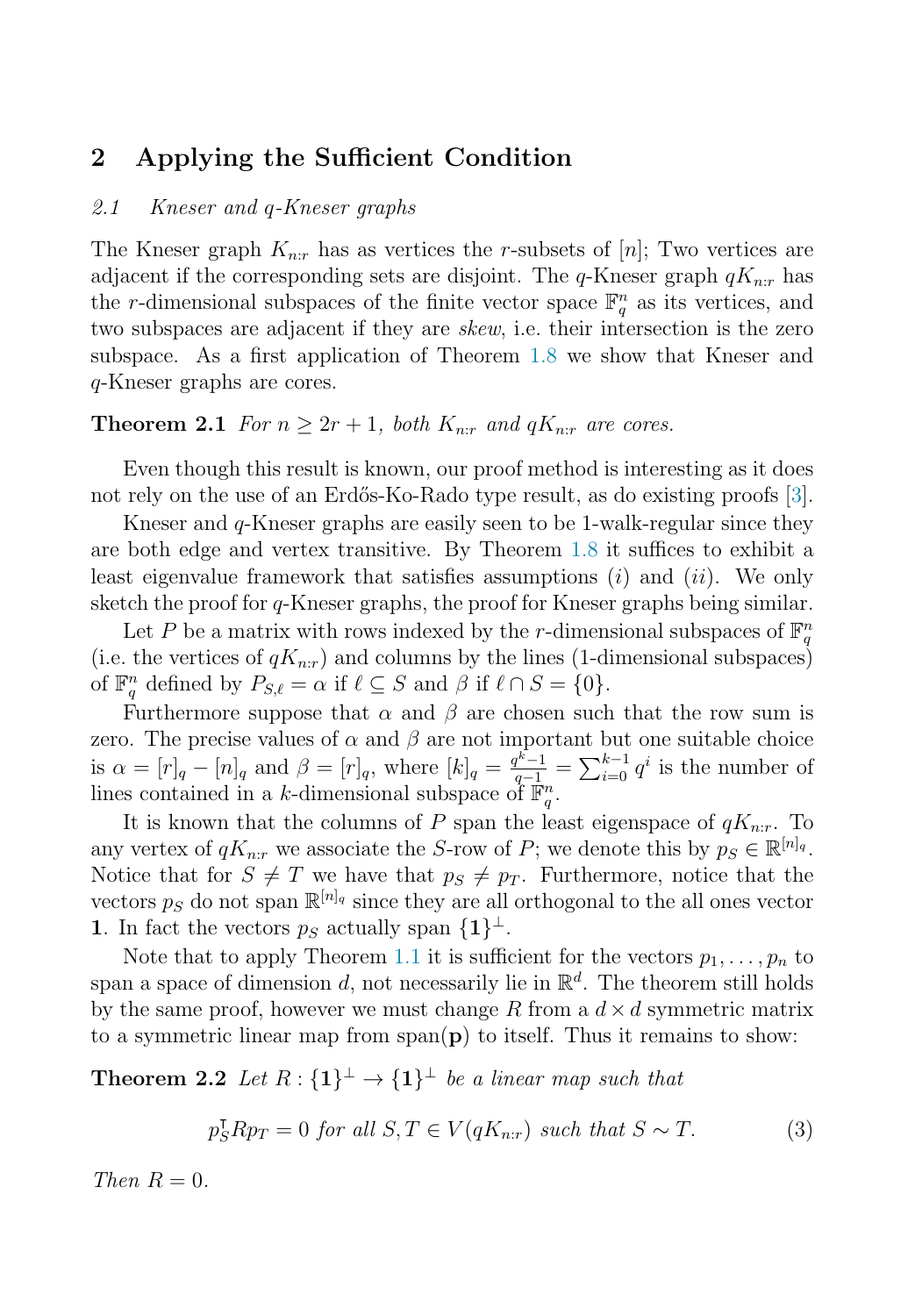The proof of Theorem [2.2](#page-5-0) is omitted due to space limitations.

#### 2.2 Hamming graphs

The graphs we will consider in this section are Cayley graphs for  $\mathbb{Z}_2^n$ , and more specifically graphs from the binary Hamming scheme. In particular, we mainly focus on the Cayley graph for  $\mathbb{Z}_2^n$  whose connection set contains all elements of weight  $n - k$  for some  $k \leq n$ . This graph is bipartite if  $n - k$  is odd, and so we will implicitly assume that  $n - k$  is even throughout this section, unless otherwise noted. Also, if  $k \geq 1$  and  $n - k$  is even, then the graph is not bipartite and has two isomorphic components corresponding to the even and odd Hamming weight elements of  $\mathbb{Z}_2^n$ . We will refer to the component consisting of the even weight vertices as  $H_{n,k}$ . These vertices form a subgroup isomorphic to  $\mathbb{Z}_2^{n-1}$  and this is therefore still a Cayley graph. We will show that  $H_{n,k}$  is a core if  $k \in \{1,2,3\}, n \geq 3k$  and  $n - k$  is even. To the best of our knowledge this class of graphs were not known to be cores before.

Note that  $H_{n,k}$  is arc transitive and therefore 1-walk-regular; so Theorem [1.8](#page-4-0) applies here. Unlike the example of the q-Kneser graphs in which we started with a least eigenvalue framework and then proved that it satisfied [\(2\)](#page-2-0), here we will begin with a framework that satisfies [\(2\)](#page-2-0) and then prove that it is a least eigenvalue framework. The framework  $\mathbf{p} = (p_x : x \in V(H_{n,k})) \subseteq \mathbb{R}^n$  we will use is the following: To vertex x of  $H_{n,k}$  we assign  $p_x$  defined entrywise as  $(p_x)_i = (-1)^{x_i}$  for all  $i \in [n]$ . Note that these vectors are not normalized, but this will not affect our arguments and we can simply divide by  $\sqrt{n}$  whenever necessary. It is not hard to see that, after normalization, this vector assignment has constant inner product  $\frac{2k-n}{n}$  on the edges of  $H_{n,k}$ . Moreover, this framework is injective and one can show that  $\text{span}(p_x : x \in V(H_{n,k})) = \mathbb{R}^n$ . It remains to show the following:

**Lemma 2.3** Let  $p_x$  for  $x \in V(H_{n,k})$  be defined as above, and let R be an  $n \times n$ matrix such that  $p_x^{\dagger}Rp_y=0$  whenever  $x=y$  or  $x \sim y$ . Then  $R=0$ . Moreover, for  $k \in \{1, 2, 3\}$ ,  $n \geq 3k$ , and  $n-k$  even the framework  $\mathbf{p} = (p_x : x \in V(H_{n,k}))$ is a least eigenvalue framework for  $H_{n,k}$ .

As a Corollary of Lemma 2.3 we get that:

**Theorem 2.4** For  $k \in \{1,2,3\}$ ,  $n \geq 3k$ , and  $n - k$  even the graph  $H_{n,k}$  is a core.